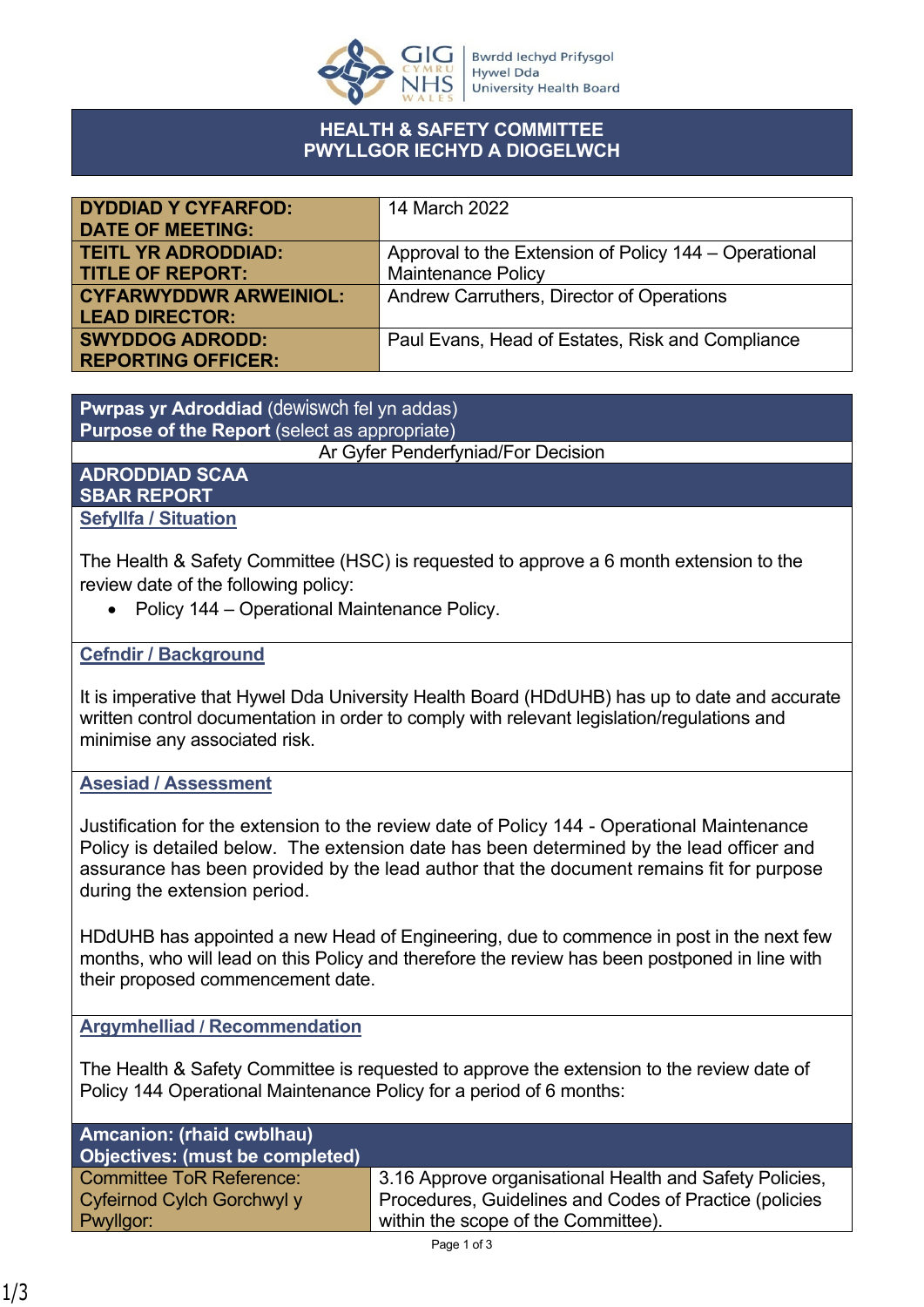| Cyfeirnod Cofrestr Risg Datix a<br>Sgôr Cyfredol:<br>Datix Risk Register Reference and<br>Score:                                           | This discipline covers a variety of operational risks that<br>have been scored and identified on the Datix system |
|--------------------------------------------------------------------------------------------------------------------------------------------|-------------------------------------------------------------------------------------------------------------------|
| Safon(au) Gofal ac lechyd:<br>Health and Care Standard(s):                                                                                 | 2.1 Managing Risk and Promoting Health and Safety                                                                 |
| Nodau Gwella Ansawdd:<br><b>Quality Improvement Goal(s):</b>                                                                               | Protect Patients From Avoidable Harm From care                                                                    |
| <b>Amcanion Strategol y BIP:</b><br><b>UHB Strategic Objectives:</b>                                                                       | All Strategic Objectives are applicable                                                                           |
| <b>Amcanion Llesiant BIP:</b><br><b>UHB Well-being Objectives:</b><br><b>Hyperlink to HDdUHB Well-being</b><br><b>Objectives Annual Re</b> | 10. Not Applicable                                                                                                |

| <b>Gwybodaeth Ychwanegol:</b><br><b>Further Information:</b> |                                                          |
|--------------------------------------------------------------|----------------------------------------------------------|
| Ar sail tystiolaeth:                                         | The content of this policy is developed utilising expert |
| <b>Evidence Base:</b>                                        | advice, with reference to legislation and guidance       |
|                                                              | documentation.                                           |
| <b>Rhestr Termau:</b>                                        | Contained within the body of the report.                 |
| <b>Glossary of Terms:</b>                                    |                                                          |
| Partïon / Pwyllgorau â                                       | Not applicable.                                          |
| ymgynhorwyd ymlaen llaw y                                    |                                                          |
| Pwyllgor lechyd a Diogelwch:                                 |                                                          |
| <b>Parties / Committees consulted</b>                        |                                                          |
| prior to Health and Safety                                   |                                                          |
| Committee:                                                   |                                                          |

| <b>Effaith: (rhaid cwblhau)</b><br>Impact: (must be completed)    |                                                               |
|-------------------------------------------------------------------|---------------------------------------------------------------|
| <b>Ariannol / Gwerth am Arian:</b><br><b>Financial / Service:</b> | Not applicable.                                               |
| <b>Ansawdd / Gofal Claf:</b><br><b>Quality / Patient Care:</b>    | Not applicable.                                               |
| <b>Gweithlu:</b>                                                  | There are direct legal responsibilities for staff (workforce) |
| <b>Workforce:</b>                                                 | associated with this Policy.                                  |
| Risg:                                                             | HDdUHB must have up to date and accurate policies and         |
| <b>Risk:</b>                                                      | procedures to avoid risk.                                     |
| <b>Cyfreithiol:</b>                                               | HDdUHB must have up to date and accurate policies and         |
| Legal:                                                            | procedures to avoid risk.                                     |